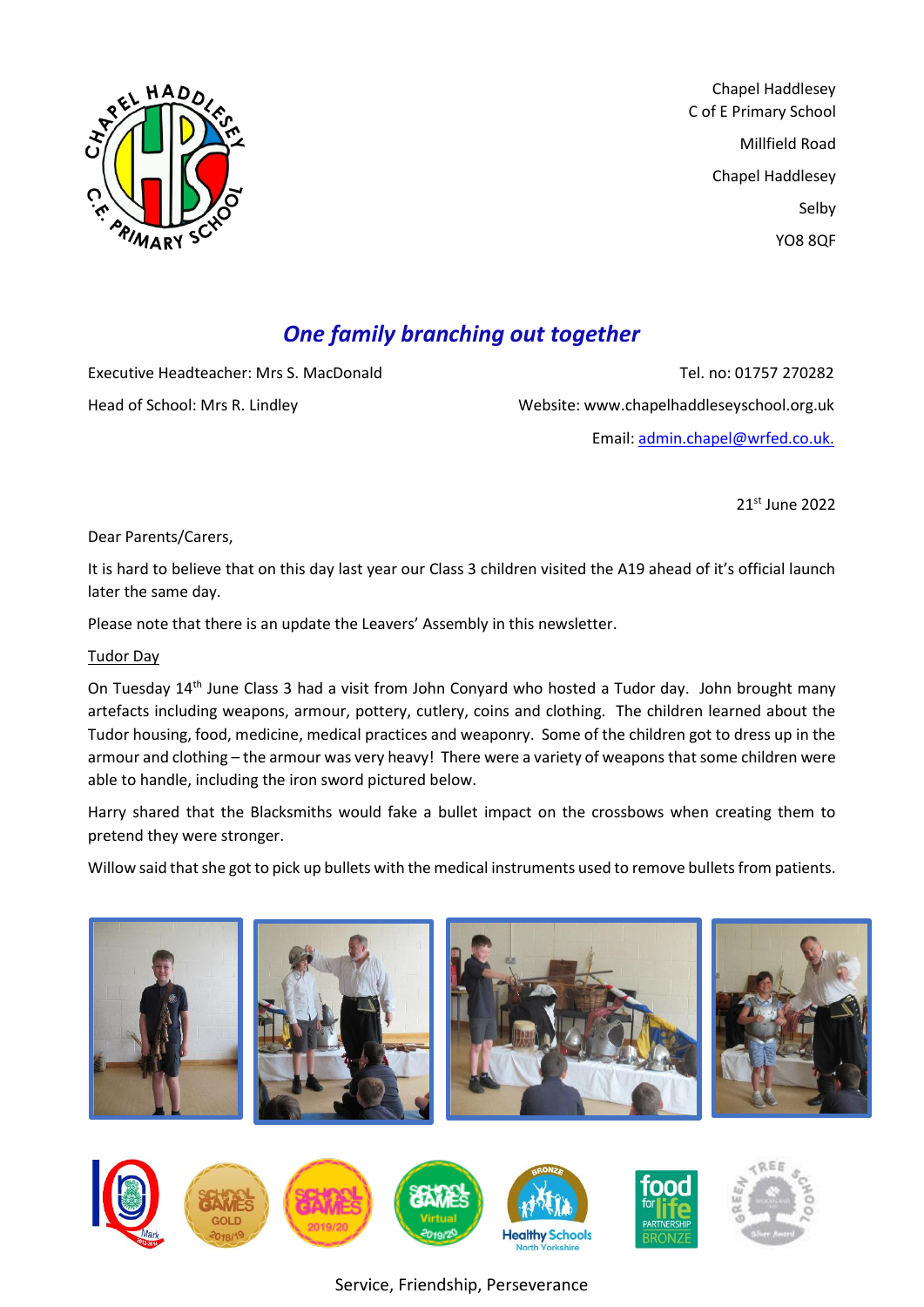

## A farewell to Rev. Anna

We announced in our last newsletter that the Year 6 Leavers' Assembly will take place at 2.00pm on Monday 4<sup>th</sup> July. We have invited Rev. Anna to attend so that we are able to mark the occasion of her retirement. The invite for families to attend is extended to anyone who would like to take the opportunity to say their goodbyes, but could we please

ask for confirmation of your attendance so that we can ensure there is seating and refreshments for everyone in addition to the Year 6 families.

#### School Meal Swap

In the final week of school we will be swapping the menu for Tuesday and Thursday over, so Tuesday 19<sup>th</sup> July will be home-made sausage roll and Thursday 21<sup>st</sup> July will be quorn tikka massala. As there is no change to the weekly menu, it is only for information for those in packed lunch on either of those days to make the swap.





## Nursery Open Morning

If you are aware of any pre-school children that may be interested in taking a look around our Nursery, we are holding an open morning for the upcoming September 2022 intake on Tuesday 28<sup>th</sup> June from 9.30am to 11.30am. If anyone is interested, could they please ring the office to book a visit.

#### Living with Covid

Just a reminder about the guidance for children who test positive for Covid and also for those who have symptoms of a respiratory infection, as testing is being phased out.

Adults with symptoms of a respiratory infection and who have a high temperature or feel unwell, should try to stay at home and avoid contact with other people until they feel well enough to resume normal activities and they no longer have a high temperature.

Children and young people who are unwell and have a high temperature should stay at home and avoid contact with other people. They can go back to school when they no longer have a high temperature and are well enough to attend.

Children and young people with mild symptoms such as a runny nose, sore throat, or slight cough, who are otherwise well, can continue to attend their education setting. Children and young people who are unwell and have a high temperature should stay at home and avoid contact with other people, where they can.

They can go back to school, college or childcare, and resume normal activities when they no longer have a high temperature, and they are well enough to attend. All children and young people with respiratory symptoms should be encouraged to cover their mouth and nose with a disposable tissue when coughing and/or sneezing and to wash their hands after using or disposing of tissues. It can be difficult to know when to seek help if your child is unwell. If you are worried about your child, especially if they are aged under 2 years old, then you should seek medical help.

Adults with a positive covid test should try to stay at home and avoid contact with other people for 5 days.

Children with a positive covid test should try to stay at home and avoid contact with other people for 3 days. There is no longer a recommendation to regularly test with lateral flow tests and schools are no longer able to order any or give any out, unless advised by their Local Health Authority.

Thank you for your cooperation.

## Drinks in school

It is important that children please bring in a named water bottle daily, especially as the weather is

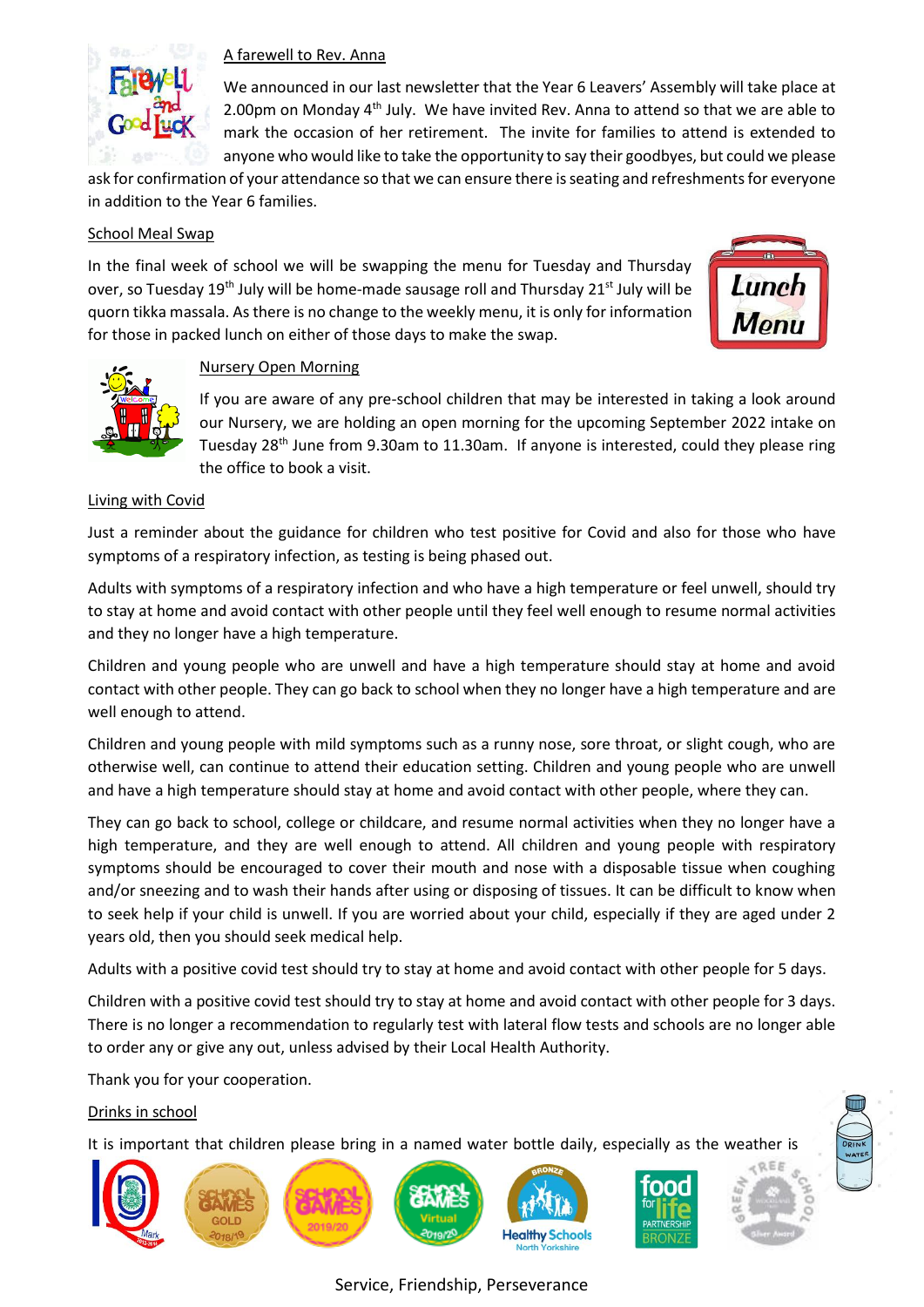warming up. These can be refilled throughout the day. Please only send in water and not juice etc, as this goes against our Healthy School's policy which can be found on the school website: <https://www.chapelhaddleseyschool.org.uk/activities/healthy-schools>

#### ParentPay



Across the federation, there is an agreed maximum debt per child, which is £30.00. This includes any nursery fees, school dinners and out of school club payments. Please always keep an eye on your child's account and make

payment as soon as possible.

Why not use ParentPay Auto Top-up?

Auto top up assists parents and carers in ensuring their child's school meal balance is always in credit. It does so by allowing you to set a minimum balance which, when breached automatically credits your child's meal balance by a fixed amount using a balance transfer payment. In order to use auto top-up, you are required to set up the bank transfer facility detailed below on your ParentPay account. As soon as this is authorised and completed by your bank, you will be able to use the auto top-up facility. For further information visit [www.parentpay.com/bank-transfer-and-auto-top-up/](http://www.parentpay.com/bank-transfer-and-auto-top-up/)

#### Car Park reminder

When parking in the Community Hall car park we ask that all families reverse park into the spaces as this gives better visibility when moving around. Could we also ask that the reserved space for Miss Hannah is kept free on the days on the reserved board. The disabled bays should only be used by those with a disability badge or by a prior special arrangement with the school. Could pedestrians please use the footpath/grass verge to navigate your way around the car park.





#### Pupil absences

It is really important that you please make sure you telephone or email the school **before 9.15am** to notify us of any child absence, with a reason for their absence, even for Nursery children. on the first day of their absence, we also require a call on **each subsequent day** until they are well enough to be back Equally, we ask if your child is unwell and you have called in school. If we don't receive any communication, by phone or email, we start our process of contacting all of the contacts allocated to your child and if we still haven't received any information,

the Children Missing in Education protocol is triggered. Thank you for your cooperation with this. Any covid absences should be emailed to the [covid@wrfed.co.uk](mailto:covid@wrfed.co.uk) email address.

## Medicines in school

If you require your child to have medicine administered during the course of a school day, please complete a 'Parental Request for Medicine in School' form, available from the School Office and the school website. We are not allowed to administer any medicine without this being completed fully and signed by a parent/carer and the Headteacher/Head of School. If your child requires a course of antibiotics for example, over a period of a few days, please ensure that the medicine is handed directly into the School Office each morning. Whilst we can administer Calpol (or similar Paracetamol-based medicines), we are not insured to administer any Ibuprofen medication sent in, unless this is prescribed by a doctor.



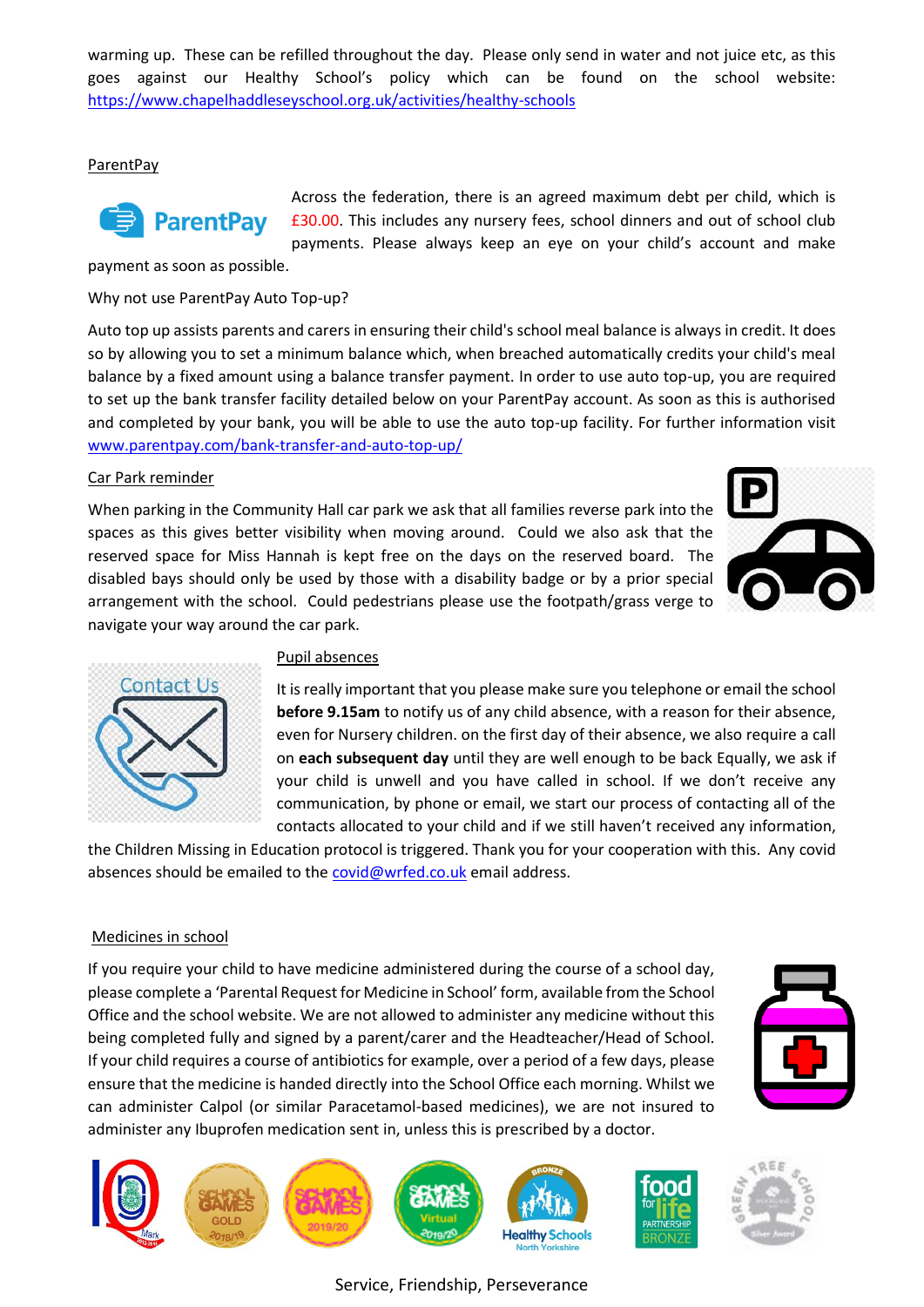## Holiday Clubs

Please be advised that we are not running any Holiday Clubs across the federation during the Summer break. We ran Holiday Clubs during the pandemic due to an assessed need but now that the pandemic has ended, we have no further plans to continue this provision. We will share any news of Holiday Clubs or providers, in the area.

Please follow the link below to North Yorkshire Together and the FEAST programme which provides Food, Entertainment, Arts and Sport Together during the school holidays: -

FEAST brings the fun to the school holidays, offering loads of different activities for everyone to take part in. All children and young people across North Yorkshire can get involved in a range of sessions, with free places and a free lunch for children and young people on benefits-related Free School Meals. <https://northyorkshiretogether.co.uk/feast/information-for-families/>

## Holiday requests

It's that time of year when 'Leave of Absence forms' from school are now being received for holidays. All requests for Leave of Absence are considered individually by the Head of School and if exceptional circumstances are to be considered, full evidence needs to be provided in order for the Leave of Absence to be authorised. School is obliged to notify North Yorkshire County Council of any unauthorised absence of 10 sessions (5 x school days) or more, which will usually incur a penalty fine notice, after a holiday has taken place. After this stage, school does not have any part in the process and we don't receive any information as to whether and when families are fined. Please visit our website for the current guidelines for requesting Leave of Absence: [https://www.chapelhaddleseyschool.org.uk/parents/pupil-attendance/requesting-leave](https://www.chapelhaddleseyschool.org.uk/parents/pupil-attendance/requesting-leave-absence-during-term-time)[absence-during-term-time](https://www.chapelhaddleseyschool.org.uk/parents/pupil-attendance/requesting-leave-absence-during-term-time)

We ask all parents to be mindful that taking a pupil on leave during term time interrupts teaching and learning and will disrupt your child's educational progress. Thank you for your cooperation.



## Good attendance is linked to success in all aspects of life!

Whole school attendance target is: 97%

## This fortnight whole school attendance was 95.24%

| Class   | Percentage |
|---------|------------|
| Class 1 | 96.25%     |
| Class 2 | 92.41%     |
| Class 3 | 97.62%     |

There were 56 children in the 100% club for this fortnight.

## **How can I support good attendance?**

There is support if you are finding school attendance a problem, if your child is anxious or worried about going to school please do ask for help.

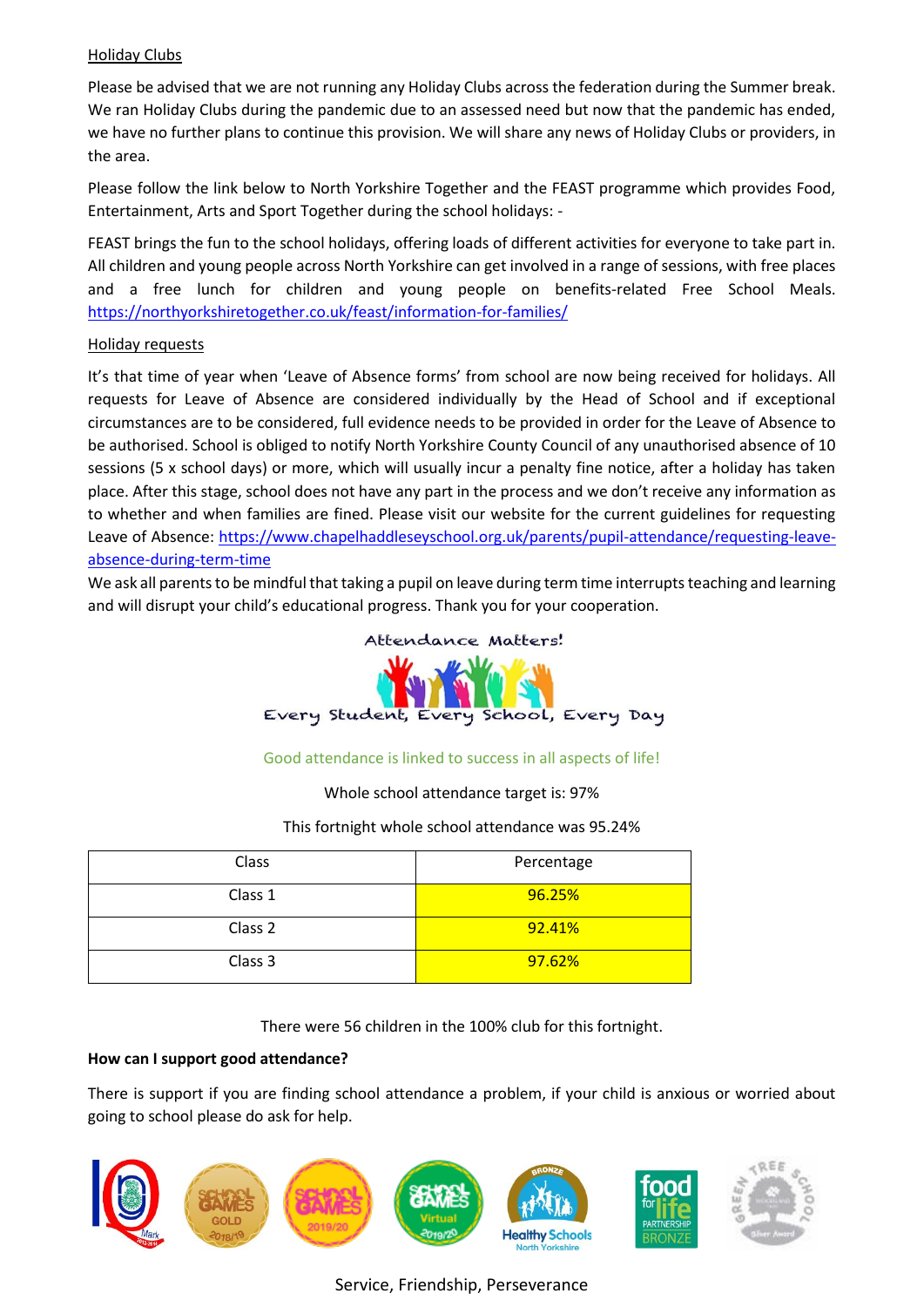Every child is entitled to additional support from the school to help them engage with learning, as a Federation we have a Pastoral team that can support you as a family to achieve this. Some children may find regular support helps to improve school attendance.

#### **Attendance top tips**

- Figure out the reasons for absence as this can help you understand where your child needs support in overcoming barriers to attending school
- Try to establish a good routine early so that when your child does start school they are in good habits such as getting plenty of sleep
- If appointments are needed for health reasons, try to make them during after school hours or out of term time where possible
- Offer support with homework and take an interest in their learning
- Attend parents' evenings to discuss your child's progress
- Take trips during school holidays rather than term time
- Don't allow your child to stay off school for a minor ailment
- Ensure your child has a good understanding of why attendance is important

## Pastoral News from Mrs Thornton



to all that attended the Federation Coffee Morning in Chapel Haddlesey Hall recently. It was lovely to reconnect as a group after the restrictions of COVID. We are hoping to continue to build our federation community by continuing our social events and welcoming our new starter families in September.





At our social events we will be offering recourses to support emotional regulation, access to free school uniform, offer of pre-loved uniform and the opportunity to meet the federation pastoral team.

These events will eventually be opened up to the wider community and will offer season celebrations such as Christmas carols, Harvest Festival, Easter and afternoon tea.

Please join us next time at Burton Salmon School

**Federation Afternoon Tea** 

#### Friday 1st July at 2.45pm



There will be bake sale run by the children at Burton Salmon School and a free tea or coffee for parents.

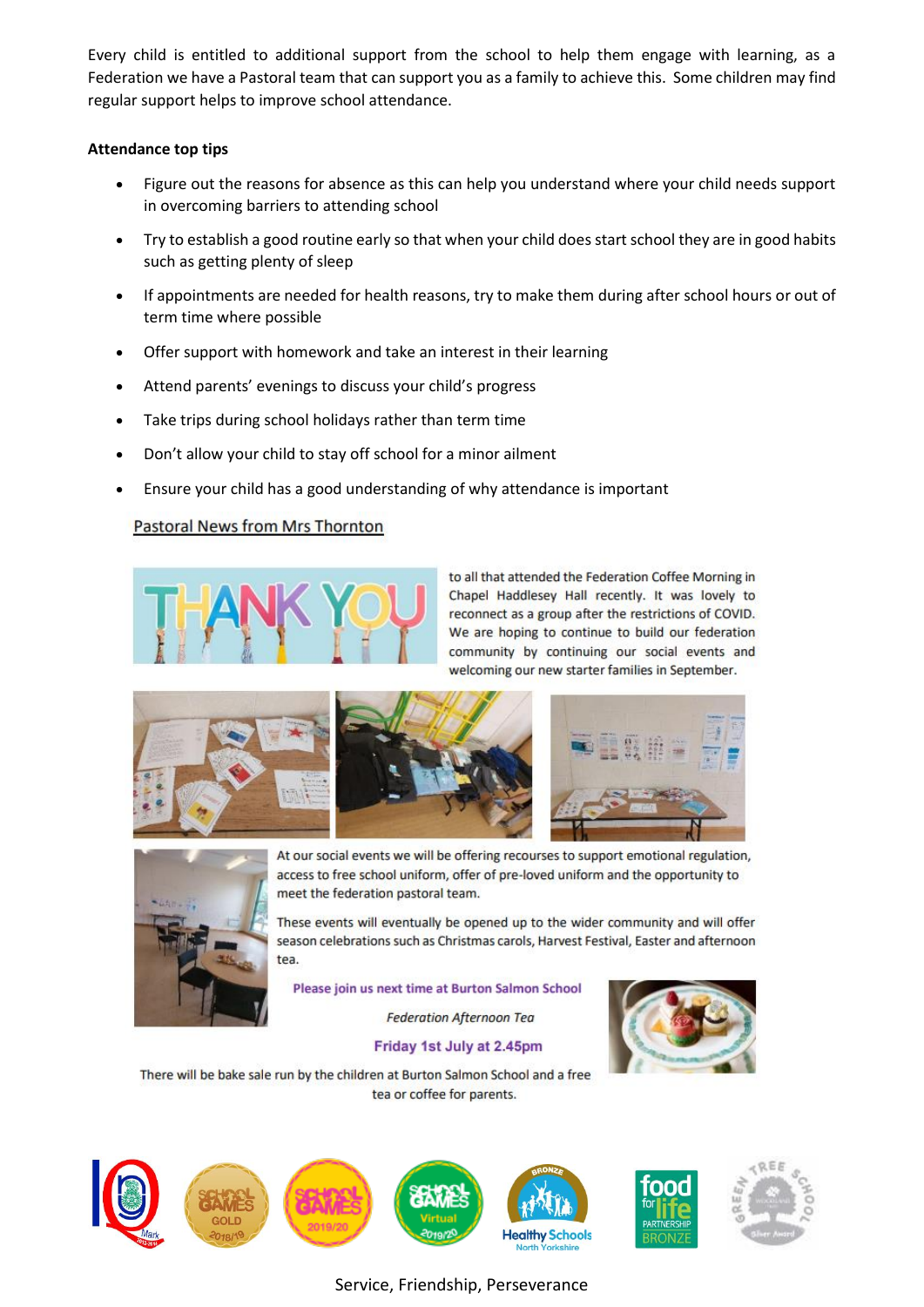#### **Pastoral Support**

#### **Early Years - Communication and Interaction Drop-in for Parents**

Come and talk to us for advice and support around all aspects of your child's communication skills**.** 

Wednesday 29th June 2022 09:30am-12:30pm at Selby library

In attendance will be:-

Kate Leatherland - Speech, Language & Communication Needs Specialist

Linda Dalgliesh – Speech & Language Therapist

Charlotte Tate – Speech & Language Therapy Assistant

Any queries please ring 07929848253 or email Charlotte.Tate@northyorks.gov.uk